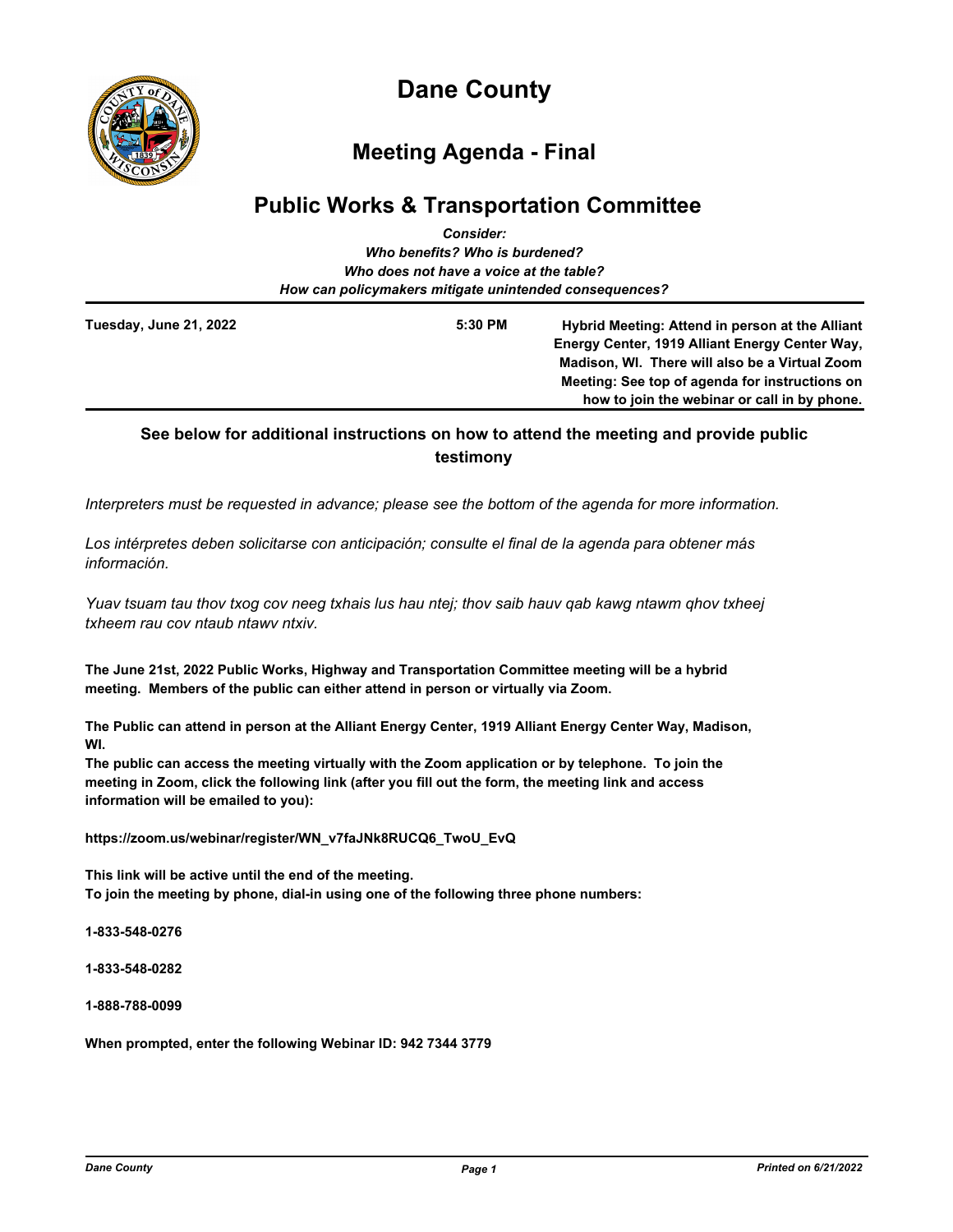**PROCESS TO PROVIDE PUBLIC COMMENT:** 

**IN PERSON: Any members of the public wishing to register to speak on/support/oppose an agenda item can register in person at the meeting using paper registration forms. IT IS HIGHLY ENCOURAGED TO REGISTER VIA THE ZOOM LINK ABOVE EVEN IF YOU PLAN ON ATTENDING IN PERSON.** 

**In person registrations to provide public comment will be accepted throughout the meeting.**

**VIRTUAL: Any members of the public wishing to register to speak on/support/oppose an agenda item MUST REGISTER USING THE LINK ABOVE (even if you plan to attend using your phone).**

**Virtual registrations to provide public comment will be accepted until 30 minutes prior to the beginning of the meeting.**

**In order to testify (provide public comment) virtually, you must be in attendance at the meeting via Zoom or phone, you will then either be unmuted or promoted to a panelist and provided time to speak to the body.**

**If you want to submit a written comment for this meeting, or send handouts for board members, please send them to: Waste.Renewables@countyofdane.com**

#### **A. Call To Order**

## **B. Consideration of Minutes**

**1.** [2022 MIN-120](http://dane.legistar.com/gateway.aspx?m=l&id=/matter.aspx?key=23098) MINUTES FROM THE JUNE 7TH, 2022 PUBLIC WORKS, HIGHWAY AND TRANSPORTATION COMMITTEE AGENDA

[2022 MIN-120](http://dane.legistar.com/gateway.aspx?M=F&ID=caaecb3c-2a7f-4b79-9419-f040d5feb905.pdf) *Attachments:* [2022 MIN-120 REGISTRANTS](http://dane.legistar.com/gateway.aspx?M=F&ID=c410ffd4-a5aa-4407-a218-343a5baa3e98.pdf)

## **C. Fund Transfers**

**1.** [2022 FTR-009](http://dane.legistar.com/gateway.aspx?m=l&id=/matter.aspx?key=23090) HIGHWAY EQUIPMENT FUND TRANSFER

#### *Sponsors:* RIPP

*Attachments:* [2022 FTR-009.pdf](http://dane.legistar.com/gateway.aspx?M=F&ID=11841f6b-c96d-499e-9430-bf1b6a702b5d.pdf)

#### *Legislative History*

| 6/17/22 | Personnel & Finance | referred to the Public Works &                                              |
|---------|---------------------|-----------------------------------------------------------------------------|
|         | Committee           | <b>Transportation Committee</b>                                             |
|         |                     | This resolution was referred to the Public Works & Transportation Committee |

6/17/22 Personnel & Finance **Committee** referred to the Personnel & Finance Committee This resolution was referred to the Personnel & Finance Committee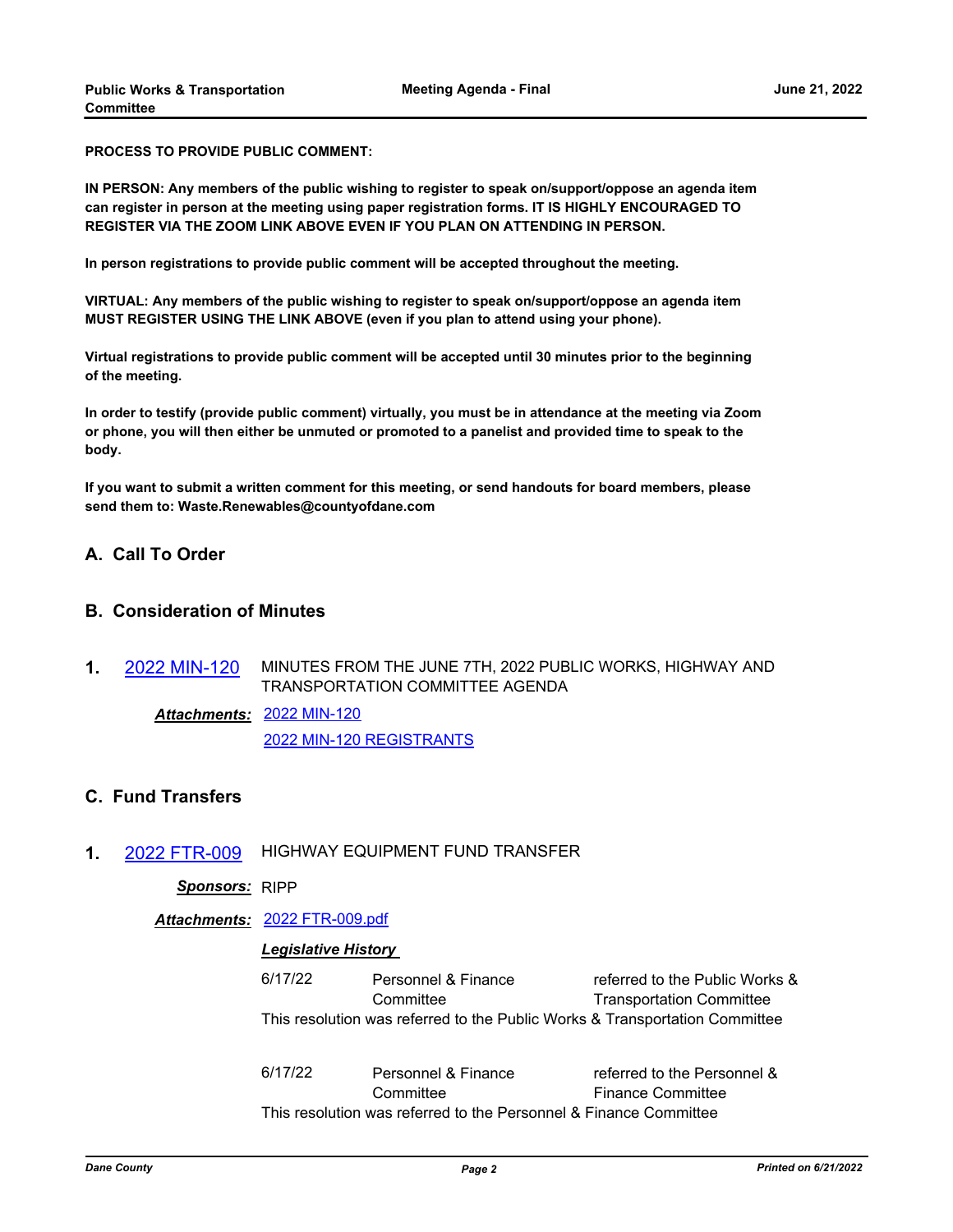### **D. Referrals (Resolutions & Ordinance Amendments)**

**1.** [2022 OA-015](http://dane.legistar.com/gateway.aspx?m=l&id=/matter.aspx?key=23045) AMENDING CHAPTER 79 OF THE DANE COUNTY CODE OF ORDINANCES, COUNTY HIGHWAY ACCESS CONTROL

*Sponsors:* RIPP and ENGELBERGER

#### *Attachments:* [2022 OA-015.pdf](http://dane.legistar.com/gateway.aspx?M=F&ID=668d714f-e88a-4c65-8c46-e7baf049f3a1.pdf)

### *Legislative History*

6/17/22 County Board referred to the Public Works & Transportation Committee This resolution was referred to the Public Works & Transportation Committee

6/17/22 County Board referred to the Personnel & Finance Committee This resolution was referred to the Personnel & Finance Committee

**2.** [2022 RES-033](http://dane.legistar.com/gateway.aspx?m=l&id=/matter.aspx?key=22878) AUTHORIZING ASSIGNMENT AND AMENDMENT OF LEASE INVOLVING LAND AT THE DANE COUNTY REGIONAL AIRPORT 2104 INTERNATIONAL LANE LEASE DCRA 84-8

#### *Sponsors:* McCARVILLE

## [2022 RES-033](http://dane.legistar.com/gateway.aspx?M=F&ID=7c8d9eb6-17bf-42d5-a265-0802133bbc4c.pdf) *Attachments:*

[2022 RES-033 FISCAL NOTE](http://dane.legistar.com/gateway.aspx?M=F&ID=ceae8603-f485-4e82-8dc9-cfa4556da217.pdf)

#### *Legislative History*

5/20/22 County Board referred to the Airport Commission This resolution was referred to the Airport Commission

5/20/22 County Board referred to the Public Works & Transportation Committee This resolution was referred to the Public Works & Transportation Committee

5/20/22 County Board referred to the Personnel & Finance Committee This resolution was referred to the Personnel & Finance Committee

6/8/22 Airport Commission recommended for approval This resolution was recommended for approval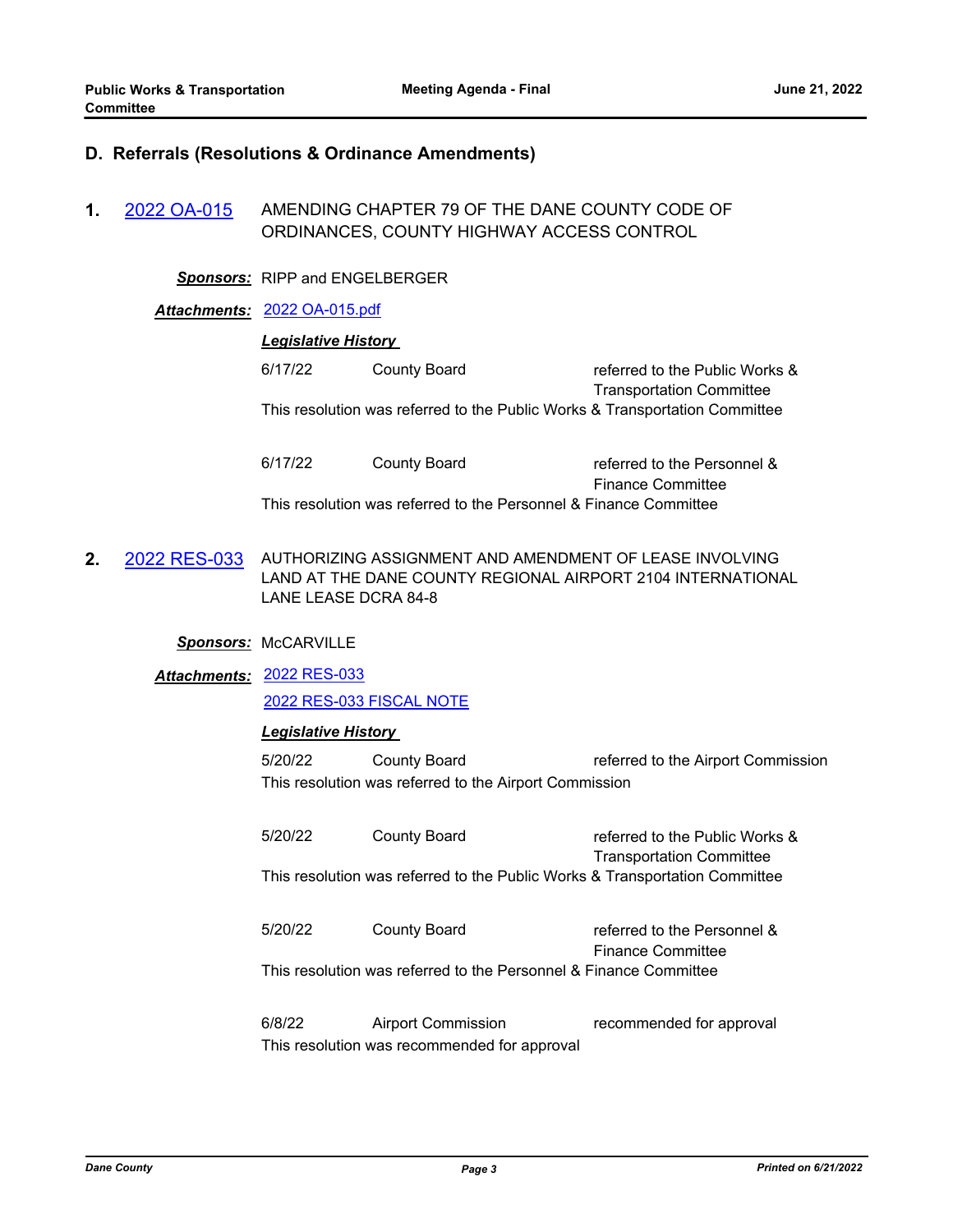**3.** [2022 RES-064](http://dane.legistar.com/gateway.aspx?m=l&id=/matter.aspx?key=22995) AUTHORIZING ASSIGNMENT AND AMENDMENT OF LEASE INVOLVING LAND AT THE DANE COUNTY REGIONAL AIRPORT LEASE NO. DCRA 88-21

*Sponsors:* McCARVILLE and ENGELBERGER

[2022 RES-064](http://dane.legistar.com/gateway.aspx?M=F&ID=77e81ebc-38ee-444f-a5cc-a0e1f617762d.pdf) *Attachments:* [2022 RES-064 FISCAL NOTE](http://dane.legistar.com/gateway.aspx?M=F&ID=db34d637-aa52-45ba-96c8-2edc218986d3.pdf)

## *Legislative History*

6/3/22 County Board referred to the Airport Commission This resolution was referred to the Airport Commission

6/3/22 County Board referred to the Public Works & Transportation Committee This resolution was referred to the Public Works & Transportation Committee

6/3/22 County Board referred to the Personnel & Finance Committee This resolution was referred to the Personnel & Finance Committee

6/8/22 Airport Commission recommended for approval This resolution was recommended for approval

**4.** [2022 RES-080](http://dane.legistar.com/gateway.aspx?m=l&id=/matter.aspx?key=23087) AUTHORIZING SALE OF LANDS ALONG STATE HIGHWAY 19 TO WISCONSIN DEPARTMENT OF TRANSPORTATION

*Sponsors:* CHAWLA, RIPP and ENGELBERGER

#### [2022 RES-080](http://dane.legistar.com/gateway.aspx?M=F&ID=f1a9d8c6-2b6a-4a9b-800f-35f2f19c2877.pdf) *Attachments:*

[2022 RES-080 Fiscal Note](http://dane.legistar.com/gateway.aspx?M=F&ID=9120691f-19e4-483b-a09c-3a3610b43c0b.pdf)

[2022 RES-080\\_MAP\\_Berry](http://dane.legistar.com/gateway.aspx?M=F&ID=3bf7e323-5809-49b5-aafe-1001f687deaf.pdf)

[2022 RES-080\\_MAP\\_Mazomanie](http://dane.legistar.com/gateway.aspx?M=F&ID=d34c5273-ff5e-4c74-b696-041de942f92d.pdf)

#### *Legislative History*

6/17/22 County Board referred to the Environment, Agriculture & Natural Resources **Committee** 

This resolution was referred to the Environment, Agriculture & Natural Resources Committee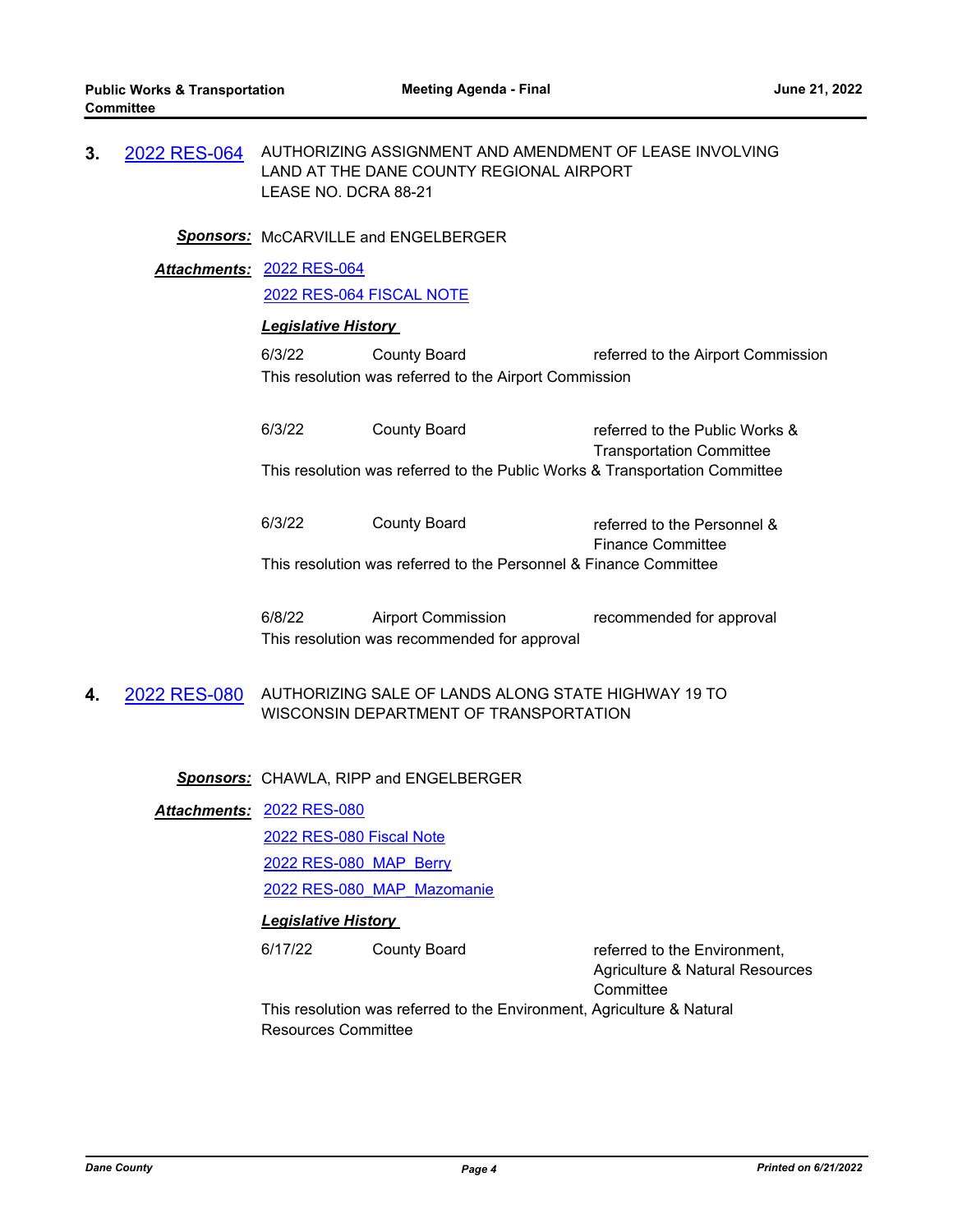|    |              | 6/17/22                                                                                                                                  | <b>County Board</b>                                               | referred to the Public Works &<br><b>Transportation Committee</b> |  |  |
|----|--------------|------------------------------------------------------------------------------------------------------------------------------------------|-------------------------------------------------------------------|-------------------------------------------------------------------|--|--|
|    |              | This resolution was referred to the Public Works & Transportation Committee                                                              |                                                                   |                                                                   |  |  |
|    |              | 6/17/22<br><b>County Board</b><br>This resolution was referred to the Park Commission                                                    |                                                                   | referred to the Park Commission                                   |  |  |
|    |              | 6/17/22                                                                                                                                  | <b>County Board</b>                                               | referred to the Personnel &<br><b>Finance Committee</b>           |  |  |
|    |              | This resolution was referred to the Personnel & Finance Committee                                                                        |                                                                   |                                                                   |  |  |
| 5. | 2022 RES-082 | CREATING CAPITAL EQUIPMENT LINES FOR HIGHWAY CHIP SPREADER<br>AND CRACKFILL MELTER                                                       |                                                                   |                                                                   |  |  |
|    |              | <b>Sponsors:</b> RIPP and ENGELBERGER                                                                                                    |                                                                   |                                                                   |  |  |
|    |              | Attachments: 2022 RES-082.pdf                                                                                                            |                                                                   |                                                                   |  |  |
|    |              |                                                                                                                                          | 2022 RES-082 Fiscal Note.pdf                                      |                                                                   |  |  |
|    |              | <b>Legislative History</b>                                                                                                               |                                                                   |                                                                   |  |  |
|    |              | 6/17/22                                                                                                                                  | <b>County Board</b>                                               | referred to the Public Works &<br><b>Transportation Committee</b> |  |  |
|    |              | This resolution was referred to the Public Works & Transportation Committee                                                              |                                                                   |                                                                   |  |  |
|    |              | 6/17/22                                                                                                                                  | <b>County Board</b>                                               | referred to the Personnel &<br><b>Finance Committee</b>           |  |  |
|    |              |                                                                                                                                          | This resolution was referred to the Personnel & Finance Committee |                                                                   |  |  |
| 6. | 2022 RES-083 | CONTRACT CHANGE ORDER #13 TO CONTRACT FOR MEAD & HUNT,<br>INC. FOR JAIL CONSOLIDATION-A/E DESIGN AT THE PUBLIC SAFETY<br><b>BUILDING</b> |                                                                   |                                                                   |  |  |
|    |              | <b>Sponsors:</b> RIPP, McCARVILLE and ENGELBERGER                                                                                        |                                                                   |                                                                   |  |  |
|    |              | Attachments: 2022 RES-083                                                                                                                |                                                                   |                                                                   |  |  |
|    |              | 2022 RES-083 Fiscal Note                                                                                                                 |                                                                   |                                                                   |  |  |
|    |              | 2022 RES-083 Change Order #13                                                                                                            |                                                                   |                                                                   |  |  |
|    |              | <b>Legislative History</b>                                                                                                               |                                                                   |                                                                   |  |  |
|    |              | 6/17/22                                                                                                                                  | <b>County Board</b>                                               | referred to the Public Works &<br><b>Transportation Committee</b> |  |  |
|    |              | This resolution was referred to the Public Works & Transportation Committee                                                              |                                                                   |                                                                   |  |  |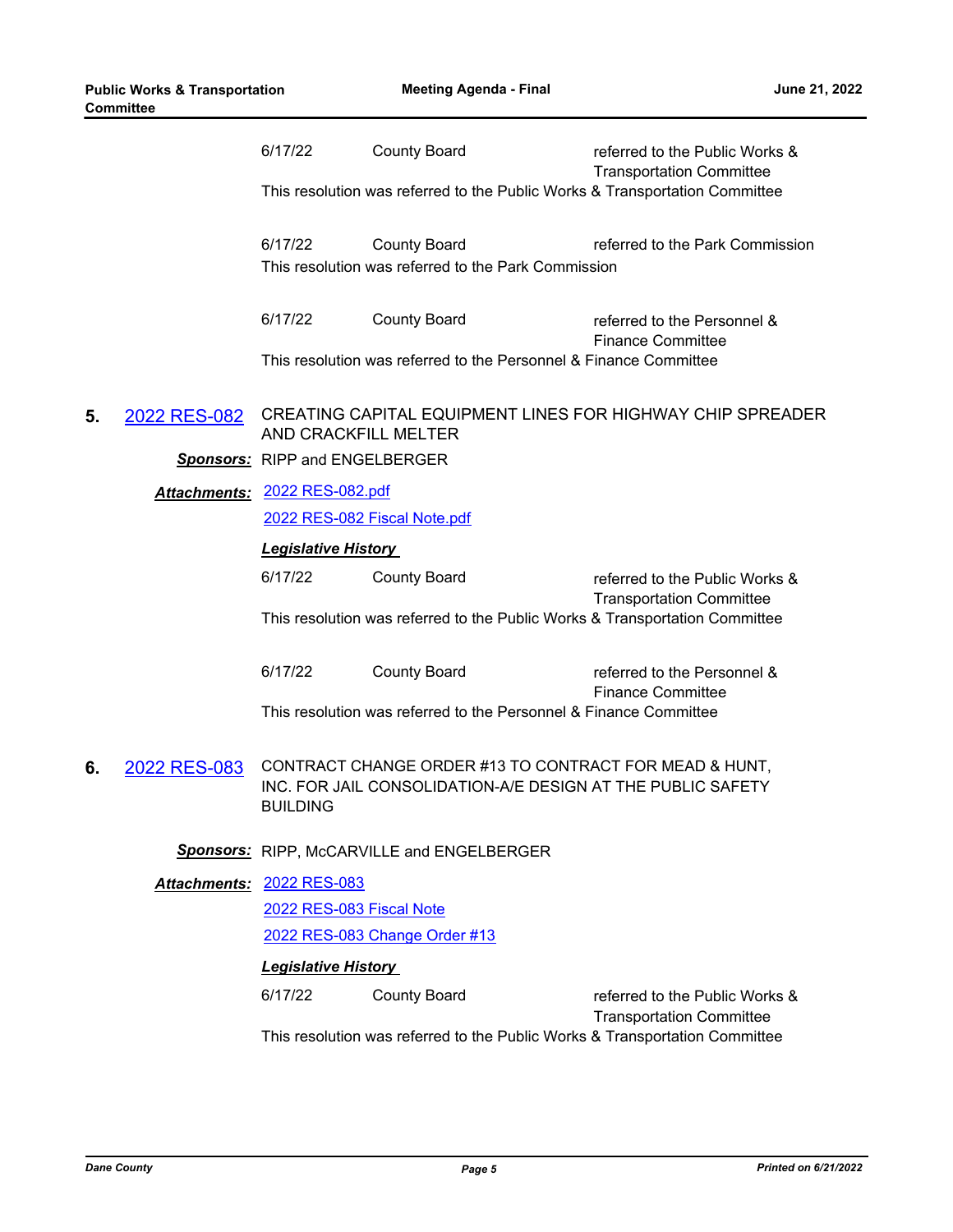|    |              | 6/17/22                                                                                                                                                          | <b>County Board</b> | referred to the Personnel &<br><b>Finance Committee</b> |  |  |
|----|--------------|------------------------------------------------------------------------------------------------------------------------------------------------------------------|---------------------|---------------------------------------------------------|--|--|
|    |              | This resolution was referred to the Personnel & Finance Committee                                                                                                |                     |                                                         |  |  |
| 7. | 2022 RES-085 | APPROVING AN AMENDMENT TO THE AGREEMENT FOR CLR DESIGN,<br>INC. FOR DESIGN DEVELOPMENT OF PHASE II (AFRICAN SAVANNAH<br>PHASE) FOR HEART OF THE ZOO IMPROVEMENTS |                     |                                                         |  |  |
|    |              | <b>Sponsors:</b> RIPP and ENGELBERGER                                                                                                                            |                     |                                                         |  |  |
|    |              | Attachments: 2022 RES-085                                                                                                                                        |                     |                                                         |  |  |
|    |              | 2022 RES-085 FISCAL NOTE                                                                                                                                         |                     |                                                         |  |  |
|    |              | <b>Legislative History</b>                                                                                                                                       |                     |                                                         |  |  |
|    |              | 6/17/22                                                                                                                                                          | <b>County Board</b> | referred to the Henry Vilas Zoo<br>Commission           |  |  |
|    |              | This resolution was referred to the Henry Vilas Zoo Commission                                                                                                   |                     |                                                         |  |  |
|    |              | 6/17/22                                                                                                                                                          | <b>County Board</b> | referred to the Public Works &                          |  |  |
|    |              | <b>Transportation Committee</b><br>This resolution was referred to the Public Works & Transportation Committee                                                   |                     |                                                         |  |  |
|    |              | 6/17/22                                                                                                                                                          | <b>County Board</b> | referred to the Personnel &<br><b>Finance Committee</b> |  |  |
|    |              | This resolution was referred to the Personnel & Finance Committee                                                                                                |                     |                                                         |  |  |

#### **E. Items Requiring Committee Action**

**1.** [2022 ACT-044](http://dane.legistar.com/gateway.aspx?m=l&id=/matter.aspx?key=23064) SIDEWALK EASEMENT\_CITY OF MADISON

*Attachments:* [2022 ACT-044](http://dane.legistar.com/gateway.aspx?M=F&ID=bc127d32-c0ba-49eb-af86-a88539cc89f5.pdf)

**2.** [2022 ACT-048](http://dane.legistar.com/gateway.aspx?m=l&id=/matter.aspx?key=23094) CONTRACT CHANGE ORDER #20-EMERGENCY MGMT BUILDING-FACILITY REMODEL, 5415 KING JAMES WAY, FITCHBURG, WI-CONTRACTOR: FOXARNESON, INC.

*Attachments:* [2022 ACT-048](http://dane.legistar.com/gateway.aspx?M=F&ID=a2298729-d05e-4fab-9ff9-306df3d5d008.pdf)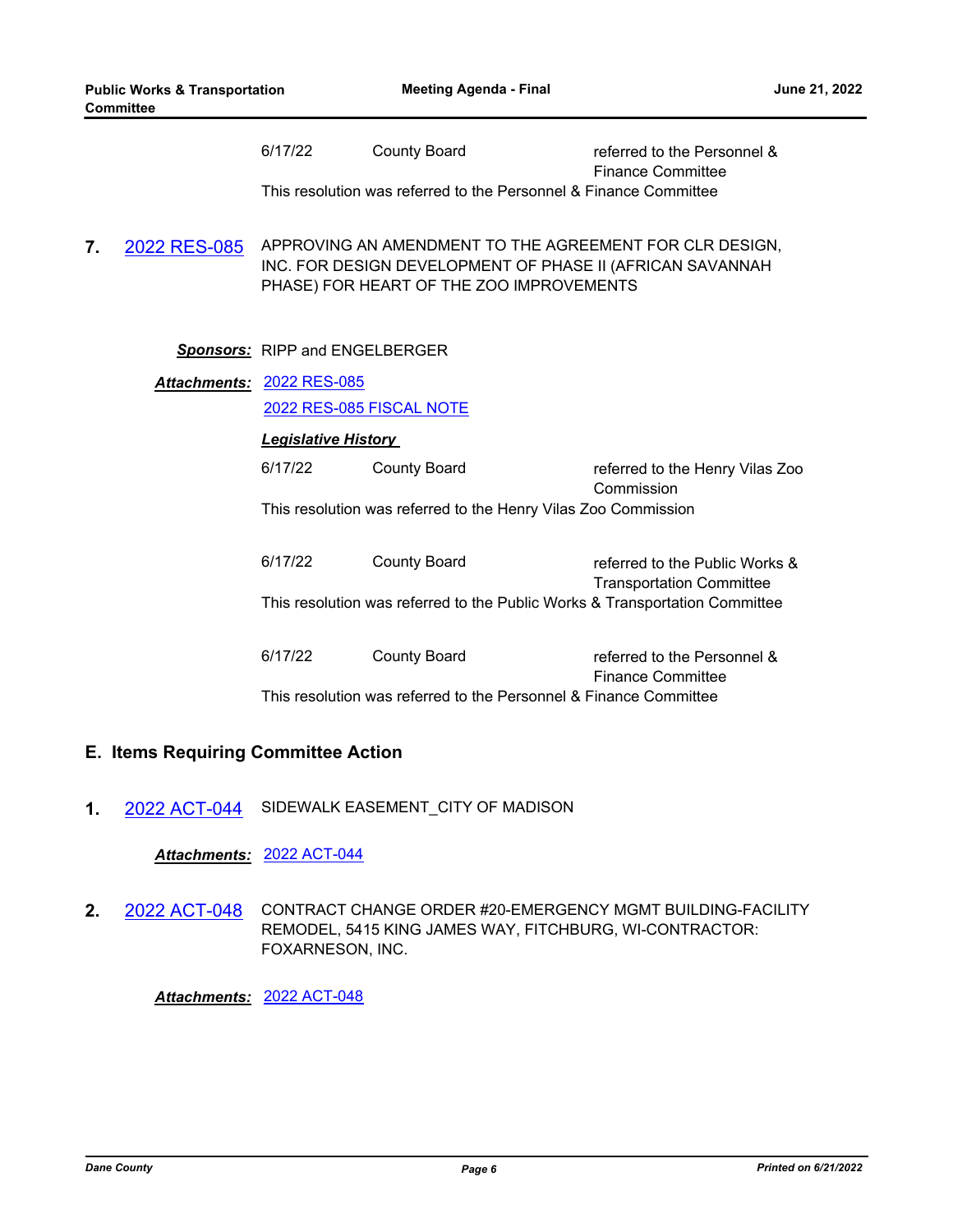**3.** [2022 ACT-050](http://dane.legistar.com/gateway.aspx?m=l&id=/matter.aspx?key=23096) CONTRACT CHANGE ORDER #21-EMERGENCY MGMT BUILDING-FACILITY REMODEL, 5415 KING JAMES WAY, FITCHBURG, WI-CONTRACTOR: FOXARNESON, INC.

*Attachments:* [2022 ACT-050](http://dane.legistar.com/gateway.aspx?M=F&ID=f51eab40-049f-4f46-a9a3-81604fcb418e.pdf)

**4.** [2022 ACT-052](http://dane.legistar.com/gateway.aspx?m=l&id=/matter.aspx?key=23097) CONTRACT CHANGE ORDER #22-EMERGENCY MGMT BUILDING-FACILITY REMODEL, 5415 KING JAMES WAY, FITCHBURG, WI-CONTRACTOR: FOXARNESON, INC.

*Attachments:* [2022 ACT-052](http://dane.legistar.com/gateway.aspx?M=F&ID=033ec6e6-2a6e-4baa-b9a6-f3f790e447df.pdf)

- **F. Presentations**
- **G. Reports to Committee**
- **H. Future Meeting Items and Dates**

*The next PW&T Committee Agenda will be on Tuesday, July 26th, 2022 at 5:30 p.m. and will be a hybrid meeting held at the Alliant Energy Center, 1919 Alliant Energy Center Way, Madison, WI. More details will be available closer to the date.*

- **I. Public Comment on Items not on the Agenda**
- **J. Such Other Business as Allowed by Law**
- **K. Adjourn**